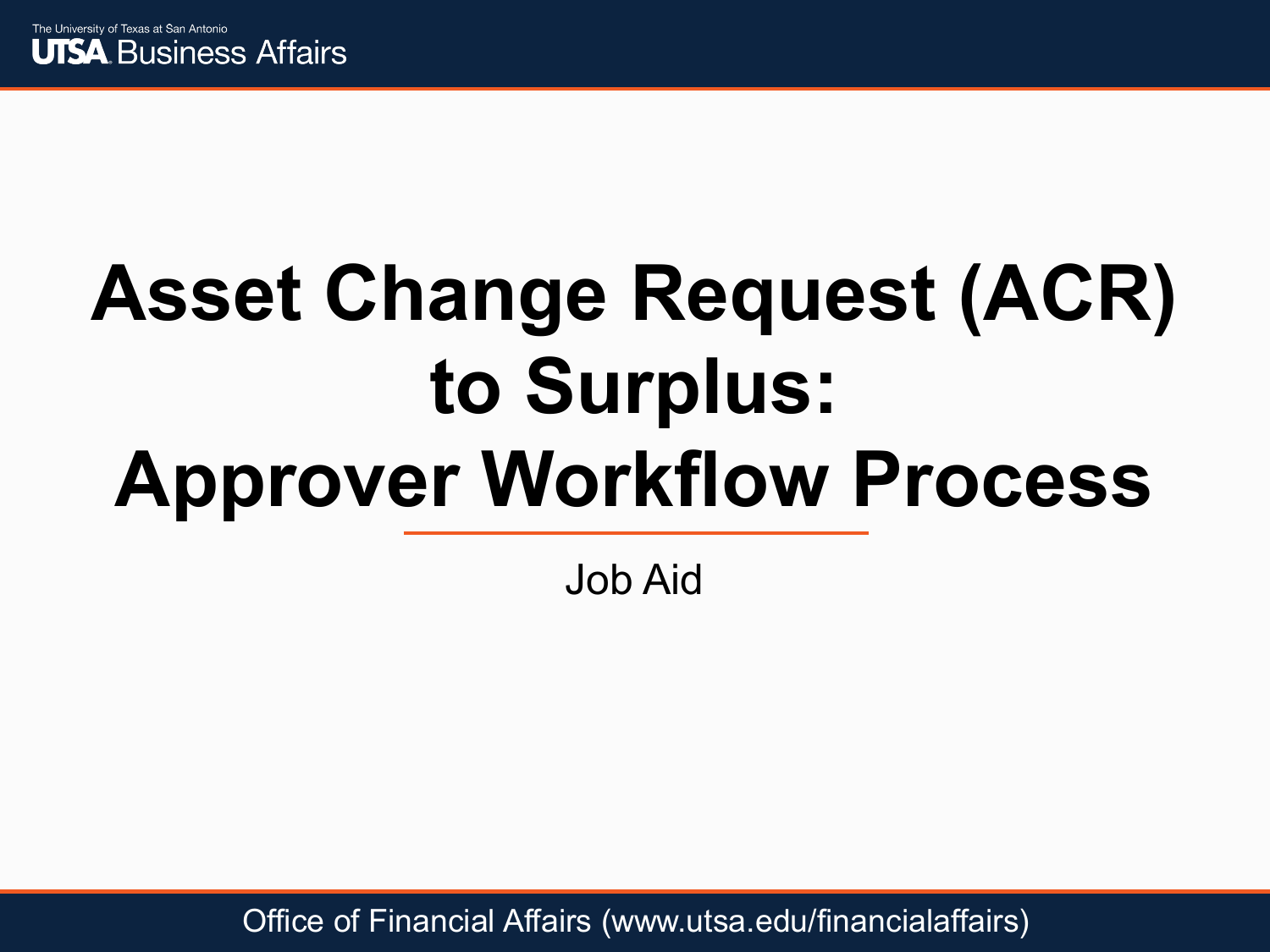# **Asset Change Request (ACR) Approval Paths to Surplus**

Depending on the "Asset Class" and "ProjectID" details, approval for the **ACR to Surplus** may route per the following:

#### **1. Grant/RSC Approvers:**

- o Assets for grant funded or sponsored projects, **must** be cleared through the RSC
	- Principal Investigator (PI): If **UTSSP**
	- Project Manager (PM): If **UTSPF**
- **2. Drone/Unmanned Aerial Vehicle:** 
	- o Federal Aviation Administration (FAA) requires clearance by the UTSA Risk and Life Safety approvers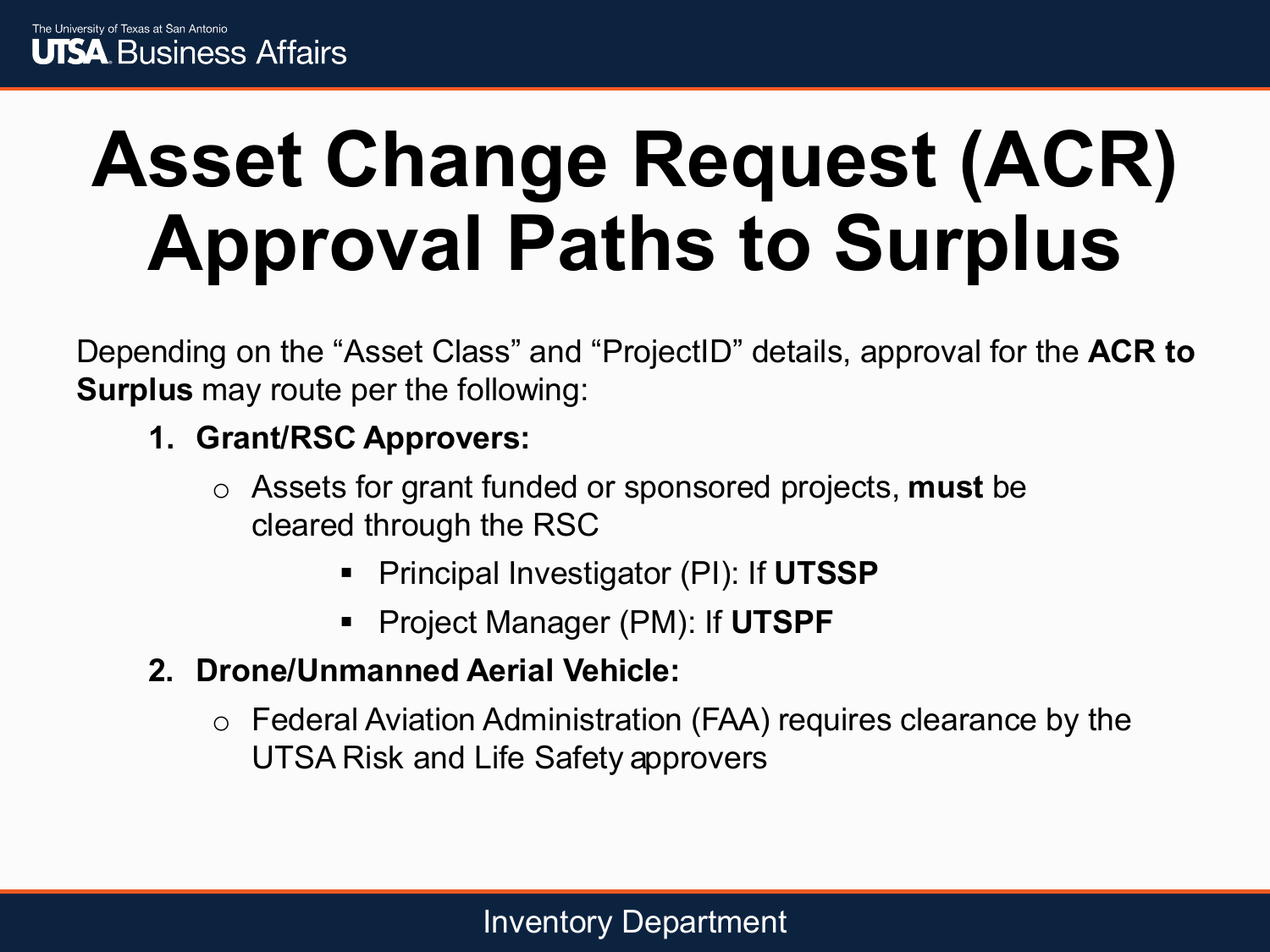### **Asset Change Request (ACR) Approval Paths to Surplus (cont'd)**

**3. Lab Safety & Compliance (ORIC):**

- o Lab or medical equipment (Asset Classes 5XX), **must** be inspected and cleared through ORIC
- **4. UTSA Fleet Manager Approvers:** 
	- o Vehicles (Asset Classes 7XX) **must** be cleared in the UT System Fleet Management System

Let's review each in more detail.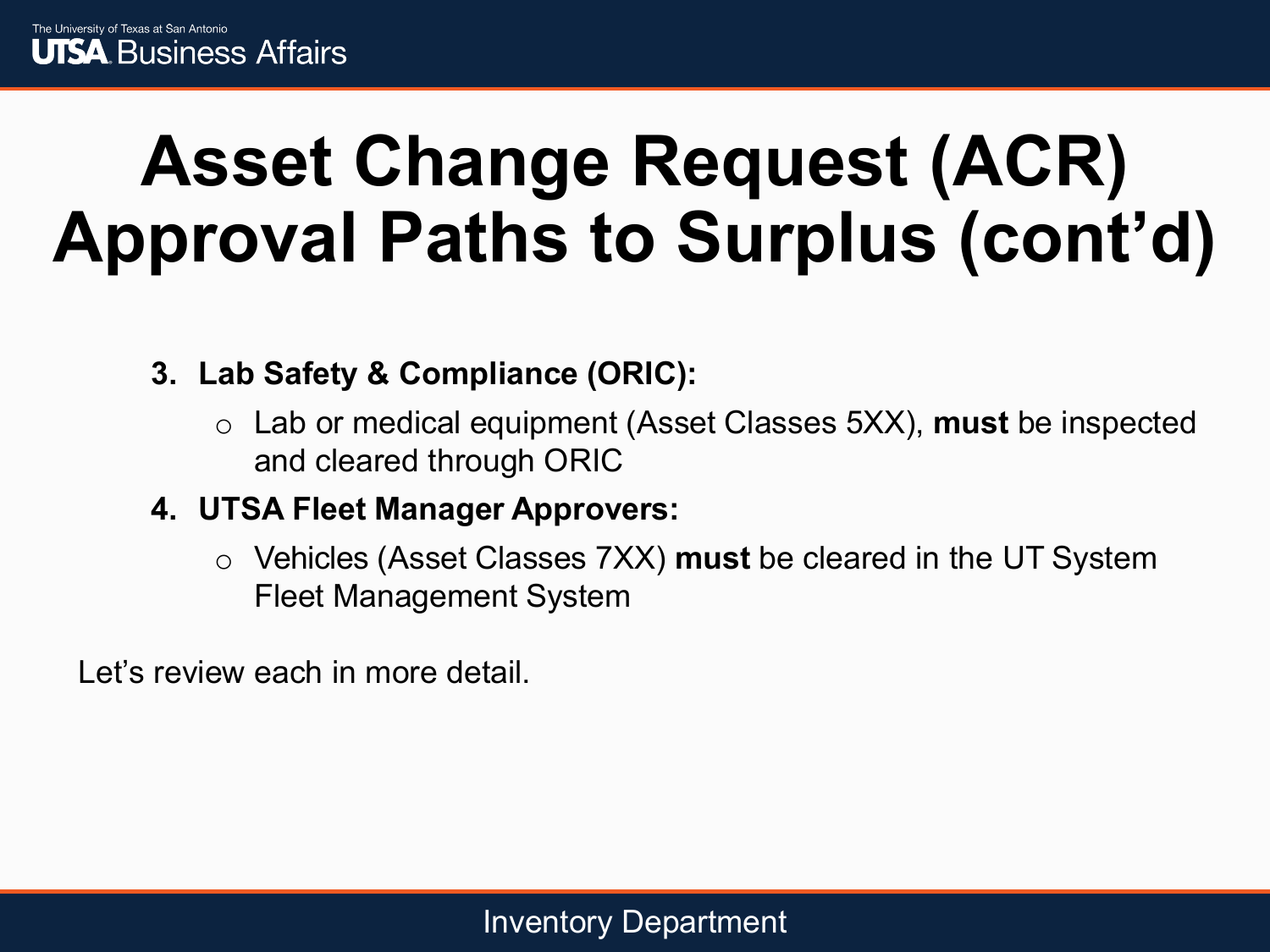

## **ACR Approval Path Grant/RSC**

**Grant/RSC Approvers:** Assets for grant funded or sponsored projects, **must** be cleared through the RSC. **1**

• Principal Investigator (PI): If **UTSSP**



• Project Manager (PM): If **UTSPF**

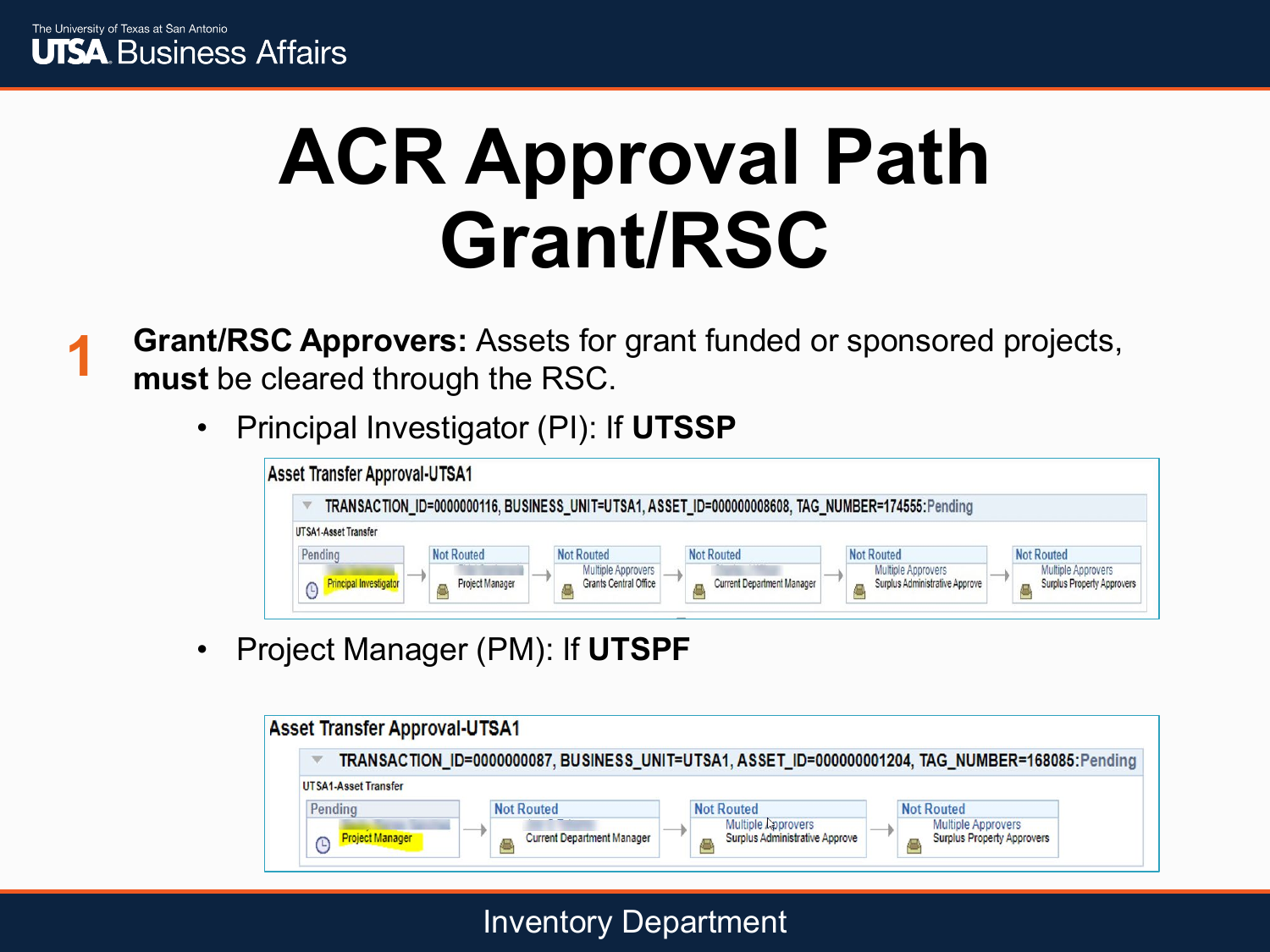## **ACR Approval Path Drone/Unmanned Aerial Vehicle**

- **Drone/Unmanned Aerial Vehicle:** Federal Aviation Administration (FAA) requires clearance by the UTSA Risk and Life Safety approvers. **2**
	- Example of a pending approval:

| <b>Asset Transfer Approval-UTSA1</b> |                                   |                                                                                                                               |
|--------------------------------------|-----------------------------------|-------------------------------------------------------------------------------------------------------------------------------|
|                                      |                                   | TRANSACTION_ID=0000006980, BUSINESS_UNIT=UTSA1, ASSET_ID=000000014463, TAG_NUMBER=180273:Pending                              |
| <b>UTSA1-Asset Transfer</b>          |                                   |                                                                                                                               |
| Pendina                              | <b>Not Routed</b>                 | <b>Not Routed</b><br><b>Not Routed</b>                                                                                        |
| RISK AND LIFE SAFETY OFFICE          | <b>Current Department Manager</b> | <b>Multiple Approvers</b><br><b>Multiple Approvers</b><br>Surplus Administrative Approve<br><b>Surplus Property Approvers</b> |

Example of a denied approval:

| <b>Asset Transfer Approval-UTSA1</b>              |                                                                |                                                             |                                                                                                 |
|---------------------------------------------------|----------------------------------------------------------------|-------------------------------------------------------------|-------------------------------------------------------------------------------------------------|
|                                                   |                                                                |                                                             | TRANSACTION_ID=0000000074, BUSINESS_UNIT=UTSA1, ASSET_ID=000000001957, TAG_NUMBER=168644:Denied |
| <b>UTSA1-Asset Transfer</b>                       |                                                                |                                                             |                                                                                                 |
| <b>Denied</b>                                     | <b>Terminated</b>                                              | <b>Terminated</b>                                           | <b>Terminated</b>                                                                               |
| RISK AND LIFE SAFETY OFFICE<br>05/28/20 - 2:29 PM | <b>Multiple Approvers</b><br><b>Current Department Manager</b> | <b>Multiple Approvers</b><br>Surplus Administrative Approve | <b>Multiple Approvers</b><br><b>Surplus Property Approvers</b>                                  |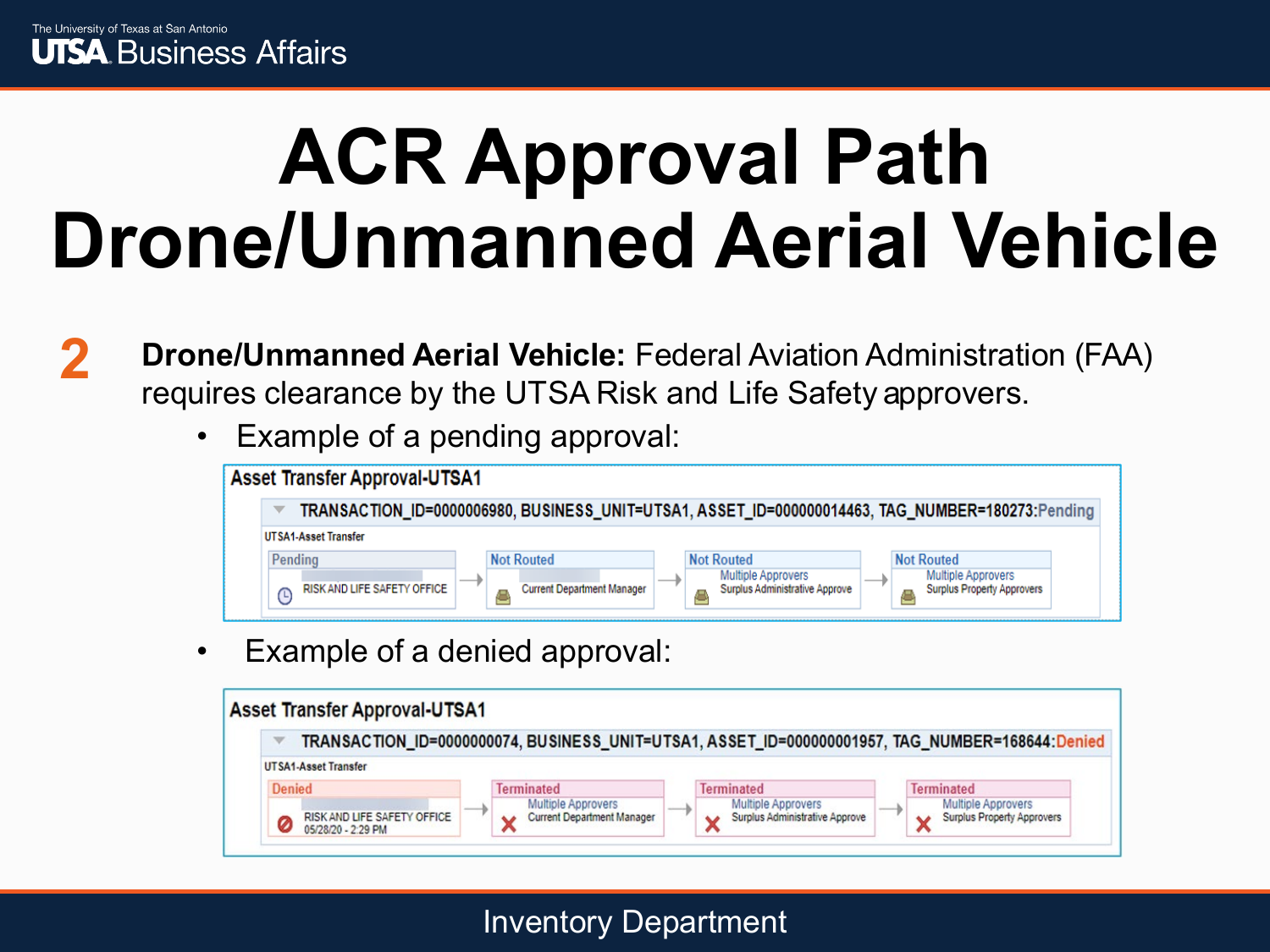### **ACR Approval Path Lab Safety & Compliance (ORIC)**

- **Lab Safety & Compliance (ORIC):** Lab or medical equipment (Asset Classes 5XX), must be inspected and cleared through ORIC. **3**
	- Example of a pending approval:

| <b>Asset Transfer Approval-UTSA1</b>                               |                                   |                                                                                                                               |
|--------------------------------------------------------------------|-----------------------------------|-------------------------------------------------------------------------------------------------------------------------------|
|                                                                    |                                   | TRANSACTION_ID=0000000073, BUSINESS_UNIT=UTSA1, ASSET_ID=00000000644, TAG_NUMBER=167288: Pending                              |
| <b>UTSA1-Asset Transfer</b>                                        |                                   |                                                                                                                               |
| Pendina                                                            | <b>Not Routed</b>                 | <b>Not Routed</b><br><b>Not Routed</b>                                                                                        |
| <b>Multiple Approvers</b><br><b>Sanitization Safety Clerk</b><br>G | <b>Current Department Manager</b> | <b>Multiple Approvers</b><br><b>Multiple Approvers</b><br>Surplus Administrative Approve<br><b>Surplus Property Approvers</b> |

Example of a pending approval:

| <b>Asset Transfer Approval-UTSA1</b>                   |                                                                                               |     |                                                      |       |                                                         |  |
|--------------------------------------------------------|-----------------------------------------------------------------------------------------------|-----|------------------------------------------------------|-------|---------------------------------------------------------|--|
| ▼                                                      | TRANSACTION_ID=0000000487, BUSINESS_UNIT=UTSA1, ASSET_ID=151560-1, TAG_NUMBER=151560:Approved |     |                                                      |       |                                                         |  |
| <b>UTSA1-Asset Transfer</b>                            |                                                                                               |     |                                                      |       |                                                         |  |
| <b>Approved</b>                                        | <b>Approved</b>                                                                               |     | <b>Approved</b>                                      |       | Approved                                                |  |
| <b>Sanitization Safety Clerk</b><br>02/10/21 - 5:07 PM | __<br><b>Current Department Manager</b><br>02/25/21 - 10:21 AM                                | ___ | Surplus Administrative Approve<br>03/05/21 - 8:16 AM | $- -$ | <b>Surplus Property Approvers</b><br>03/05/21 - 8:42 AM |  |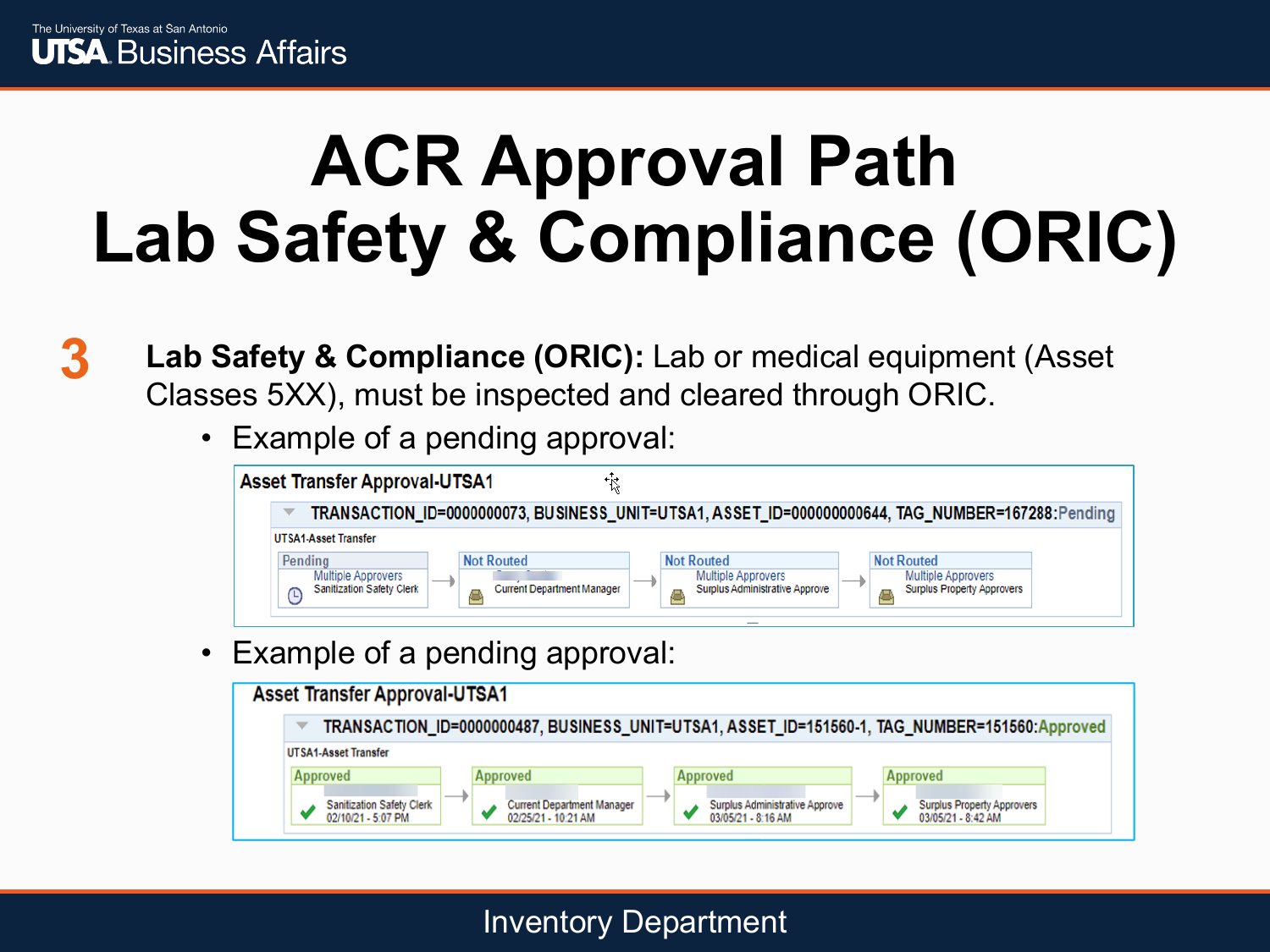

## **ACR Approval Path UTSA Fleet Manager**

**UTSA Fleet Manager Approvers:** Vehicles (Asset Classes 7XX) must be cleared in the UT System Fleet Management System. **4**

Example of an approval:

**Asset Transfer Approval-UTSA1** 

TRANSACTION\_ID=0000000065, BUSINESS\_UNIT=UTSA1, ASSET\_ID=000000006002, TAG\_NUMBER=400761:Approved

| <b>UTSA1-Asset Transfer</b>                      |                                                         |                                                             |                                                         |
|--------------------------------------------------|---------------------------------------------------------|-------------------------------------------------------------|---------------------------------------------------------|
| Approved                                         | Approved                                                | Approved                                                    | Approved                                                |
| <b>AM-Fleet Management</b><br>05/27/20 - 2:33 PM | <b>Current Department Manager</b><br>05/27/20 - 3:46 PM | <b>Surplus Administrative Approve</b><br>05/28/20 - 3:05 PM | <b>Surplus Property Approvers</b><br>05/28/20 - 3:11 PM |

#### Example of a denied approval: